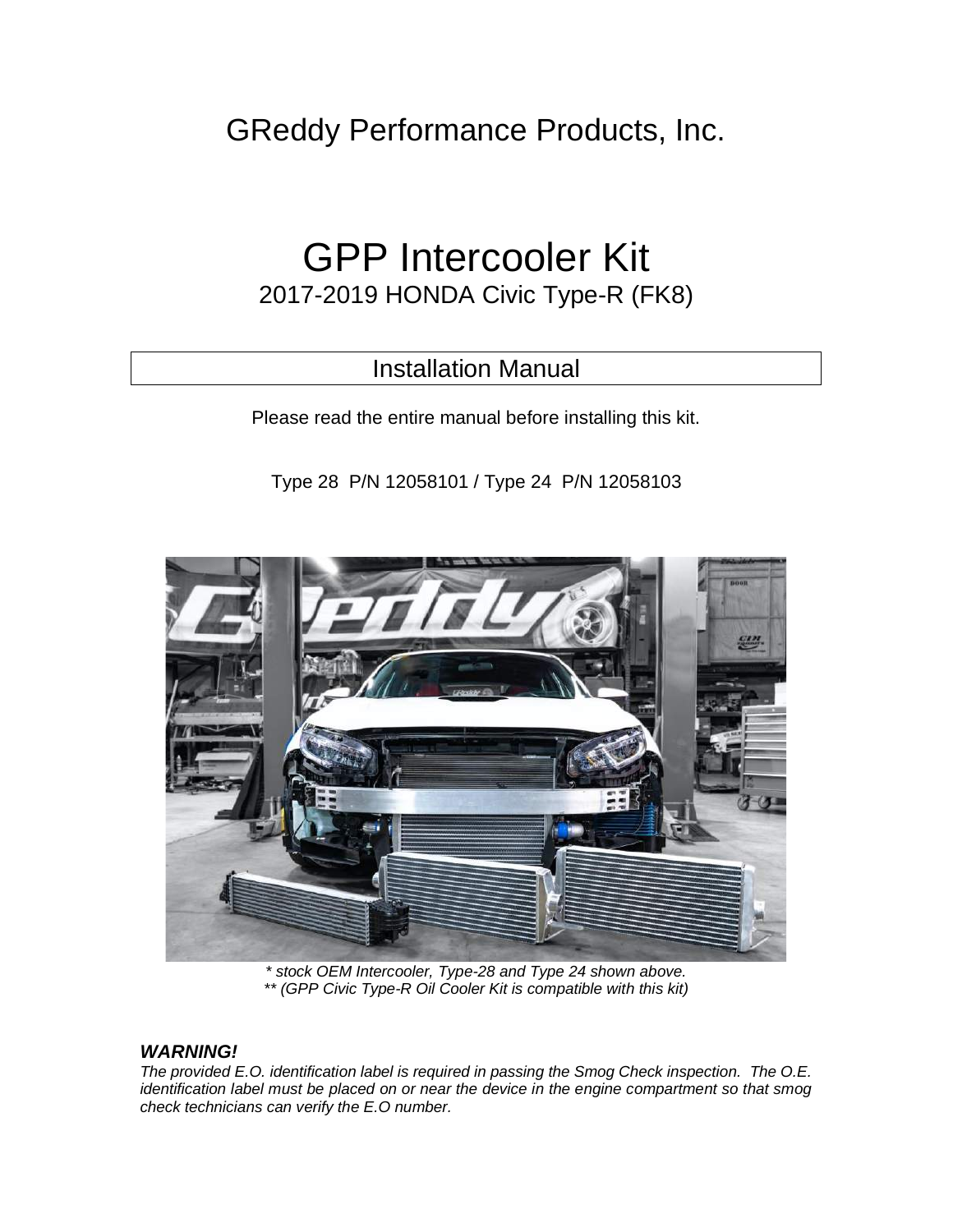### **Parts List**

| 1. GPP Type 28 E (or 24 E) Intercooler                    |   |
|-----------------------------------------------------------|---|
| 2. Intercooler Pipe I-1 (hot)                             |   |
| 3. Intercooler Pipe I-2 (hot)                             |   |
| 4. Intercooler Pipe I-3 (cold)                            |   |
| 5. Intercooler Pipe I-4 (cold)                            |   |
| 6. Silicone Hose 60mm straight                            | 5 |
| 7. Silicone Hose 50mm-60mm reducer                        | 1 |
| 8. Hose Clamp #32                                         | 1 |
| 9. Hose Clamp #36                                         |   |
| 10. M10 x P1.25 40mm P=1.25<br>bolt, washer and nut 2sets |   |
| 11. GReddy E.O. Label                                     |   |



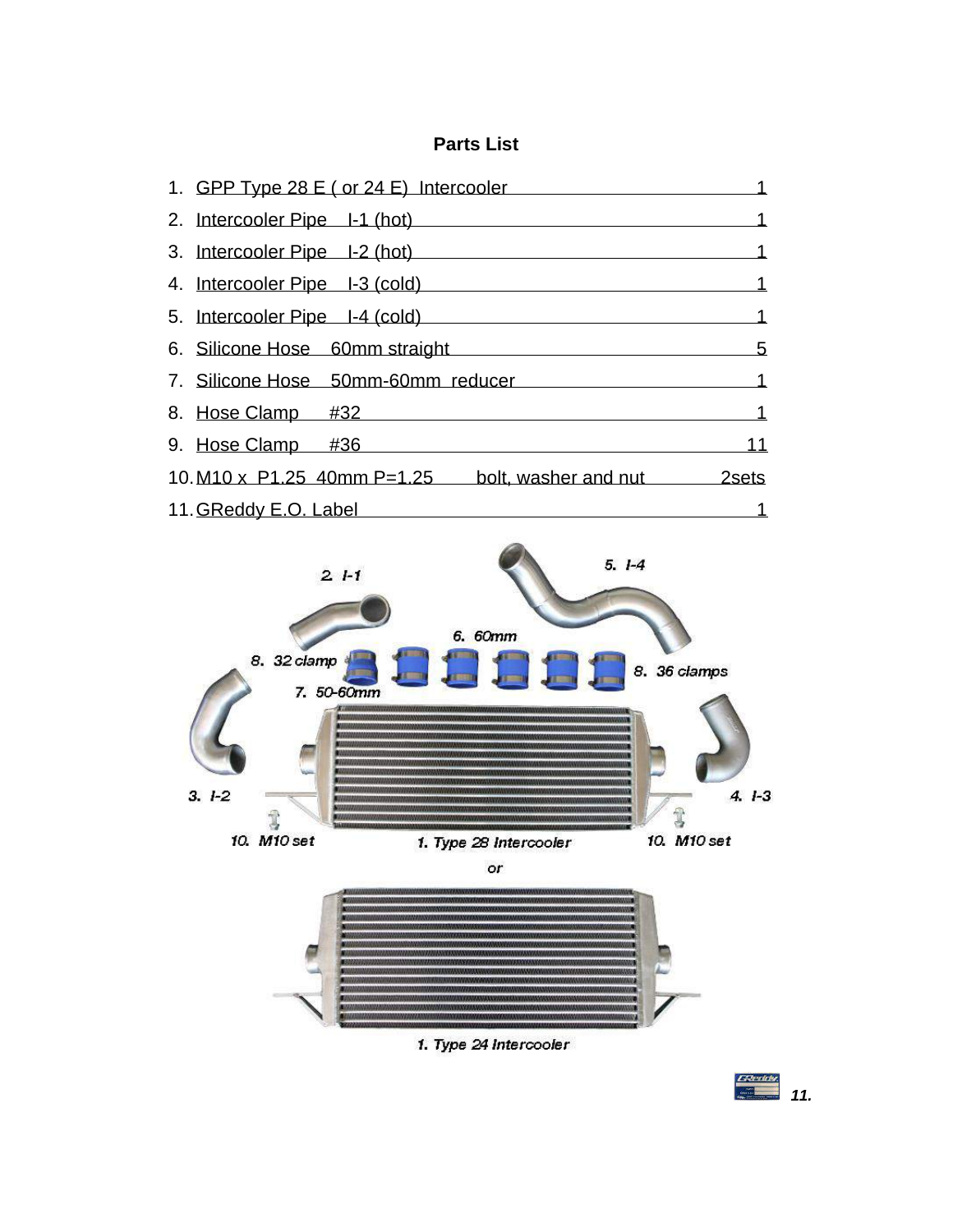#### **Installation**

Caution: When removing stock parts, make sure you read the factory repair manual for proper procedures.

- 1. Stock Parts Removal
	- 1.1 Disconnect the negative side of the battery.
	- 1.2 Remove the undercover, and the front bumper.
	- 1.3 Remove the factory air box and rubber suction tube.
	- 1.4 Remove factory Intercooler, hot side intercooler piping, and lower cold cold side intercooler piping.  *(Factory bumper support should not have to be removed)*
- 2. Kit Installation

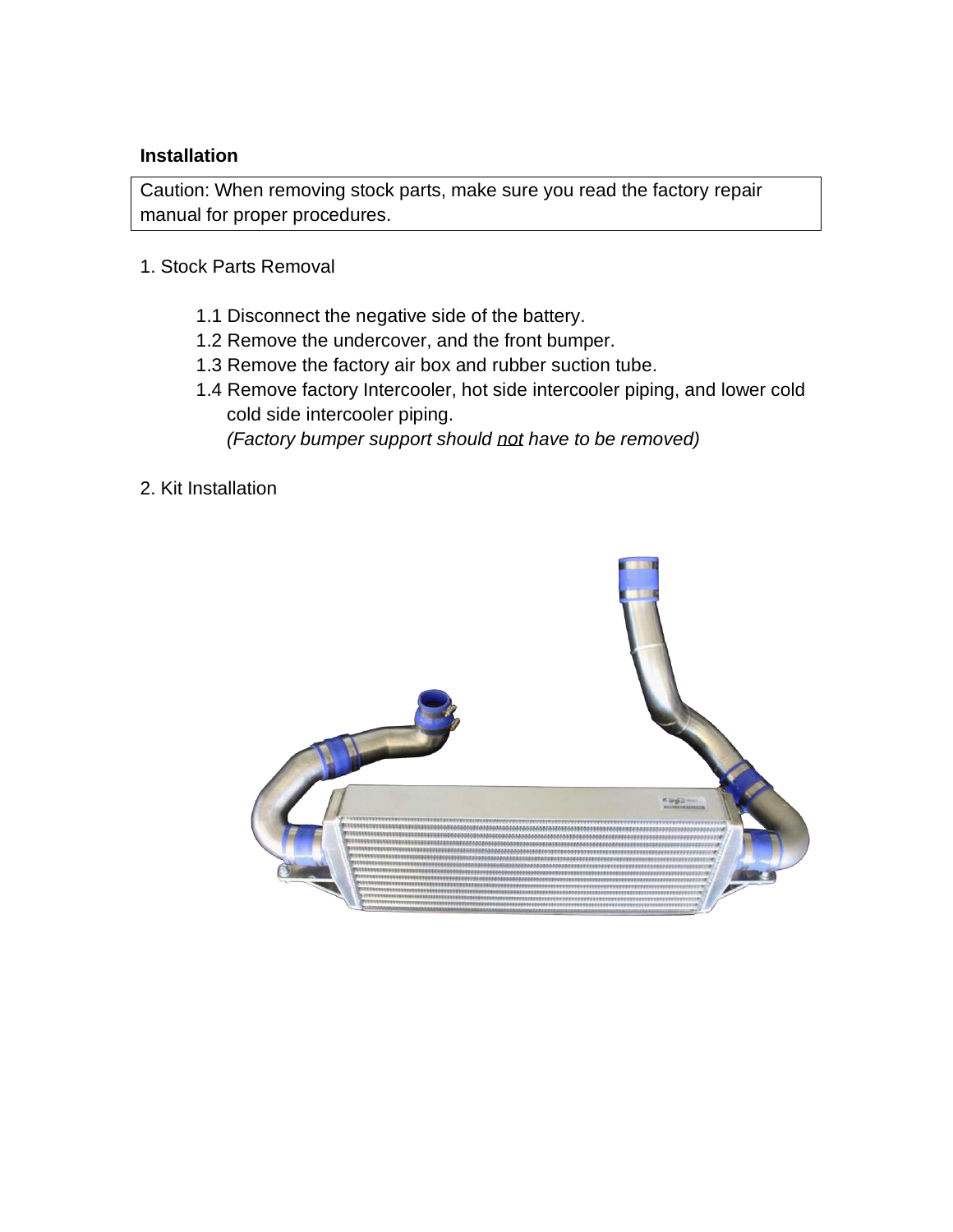



2.2 Slide in the new Intercooler into place, behind the bumper support and let it rest on the stock intercooler mounting bushings.

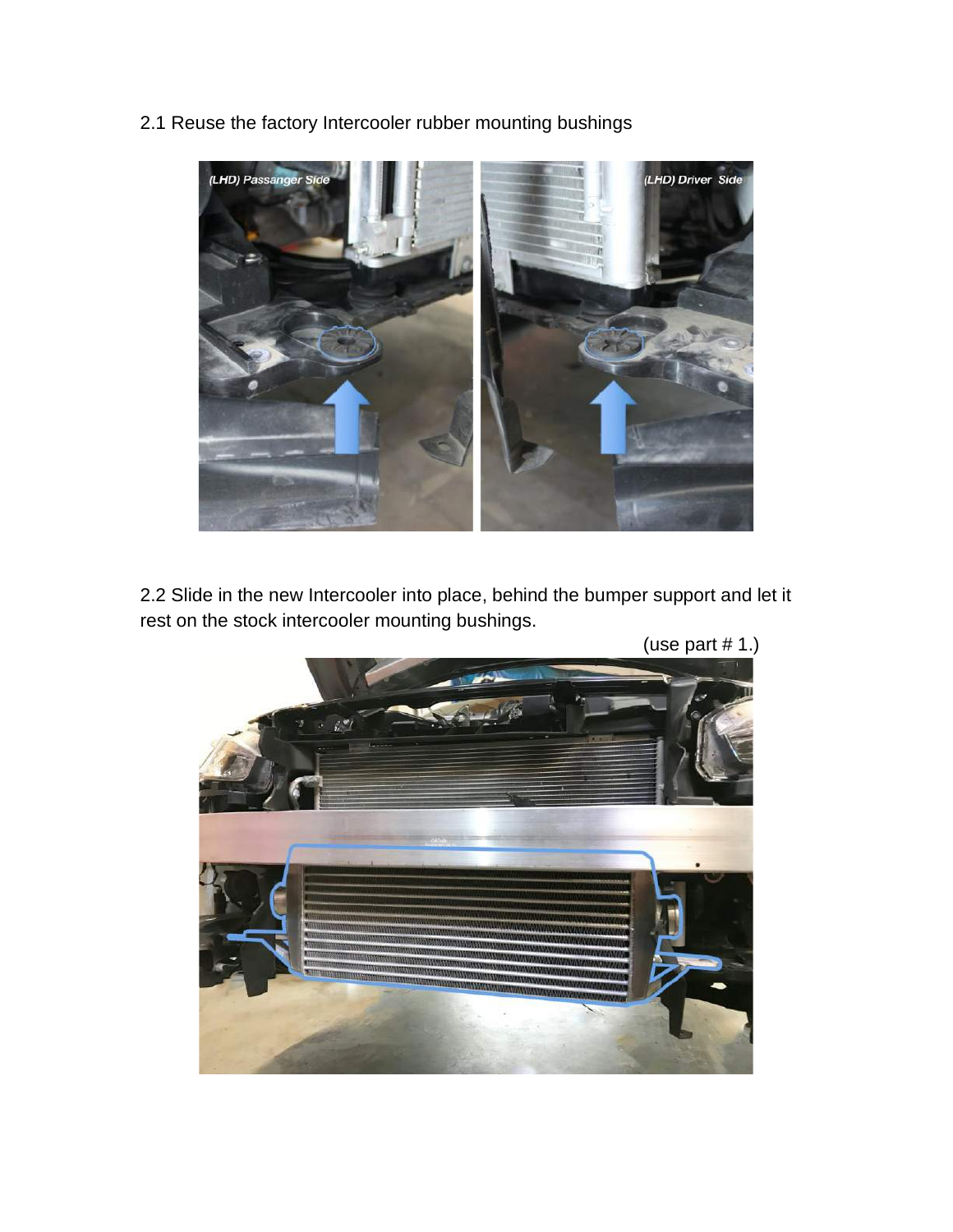2.3 Insert the provided M10x40mm bolt(s) through the lower under frame through both sides of the factory intercooler rubber bushings and new Intercooler brackets. *\*(Some early kits will have a pre-welded stud that fits into the factory rubber bushing from above, instead of the provided #10. bolt.)*



2.4 Connect the lower "hot pipe" I-2 to the intercooler.

(use parts # 3, 6,9)

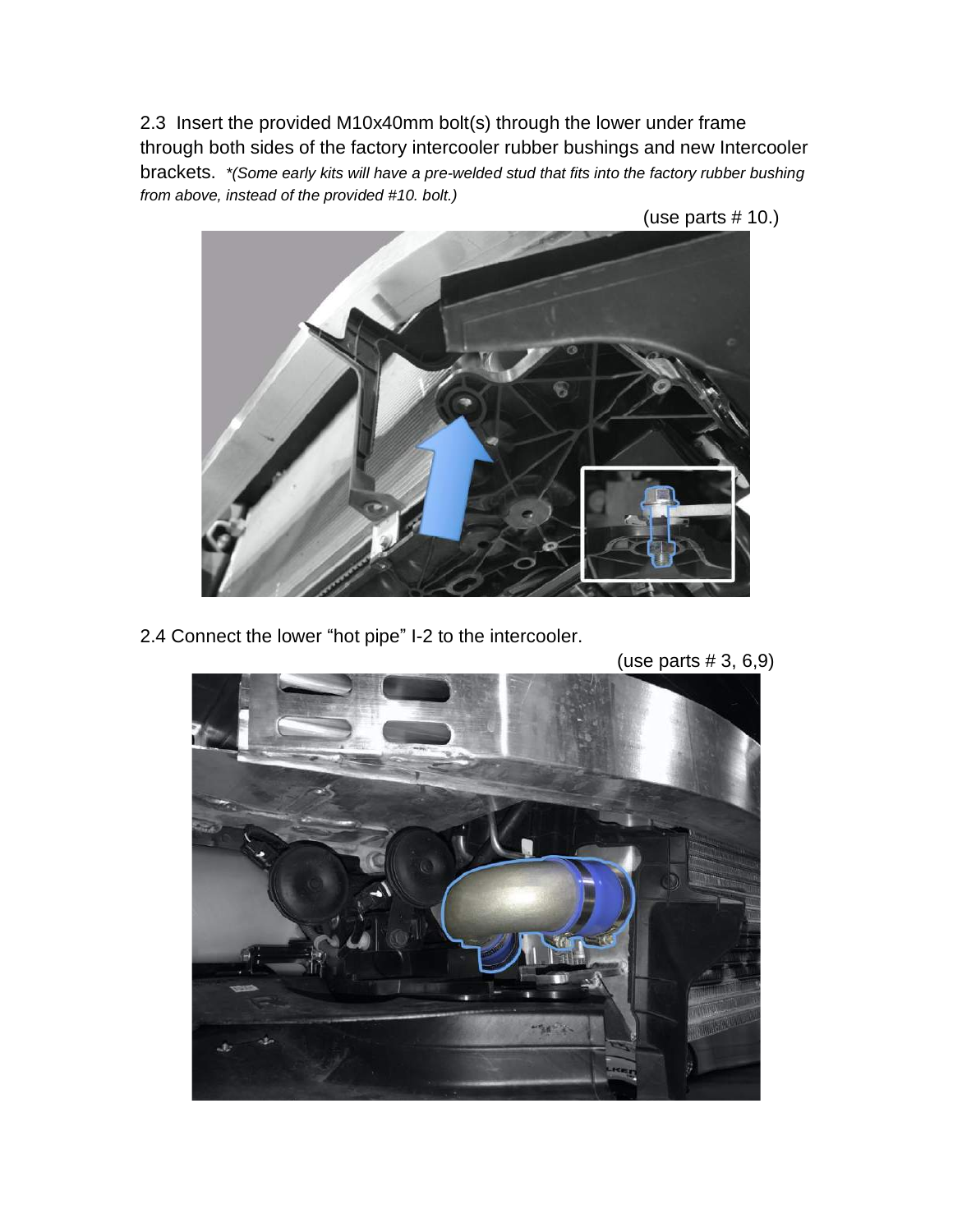2.5 Next install the other "hot pipe" I-1 in between the factory turbo outlet and the lower pipe I-2 you just installed.



(use parts # 2, 6, 7, 8, 9)

2.6 On the other side of the intercooler, loosely install the I-4 intercooler piping onto the factory upper intercooler pipe.

(use parts # 5, 6, 9)

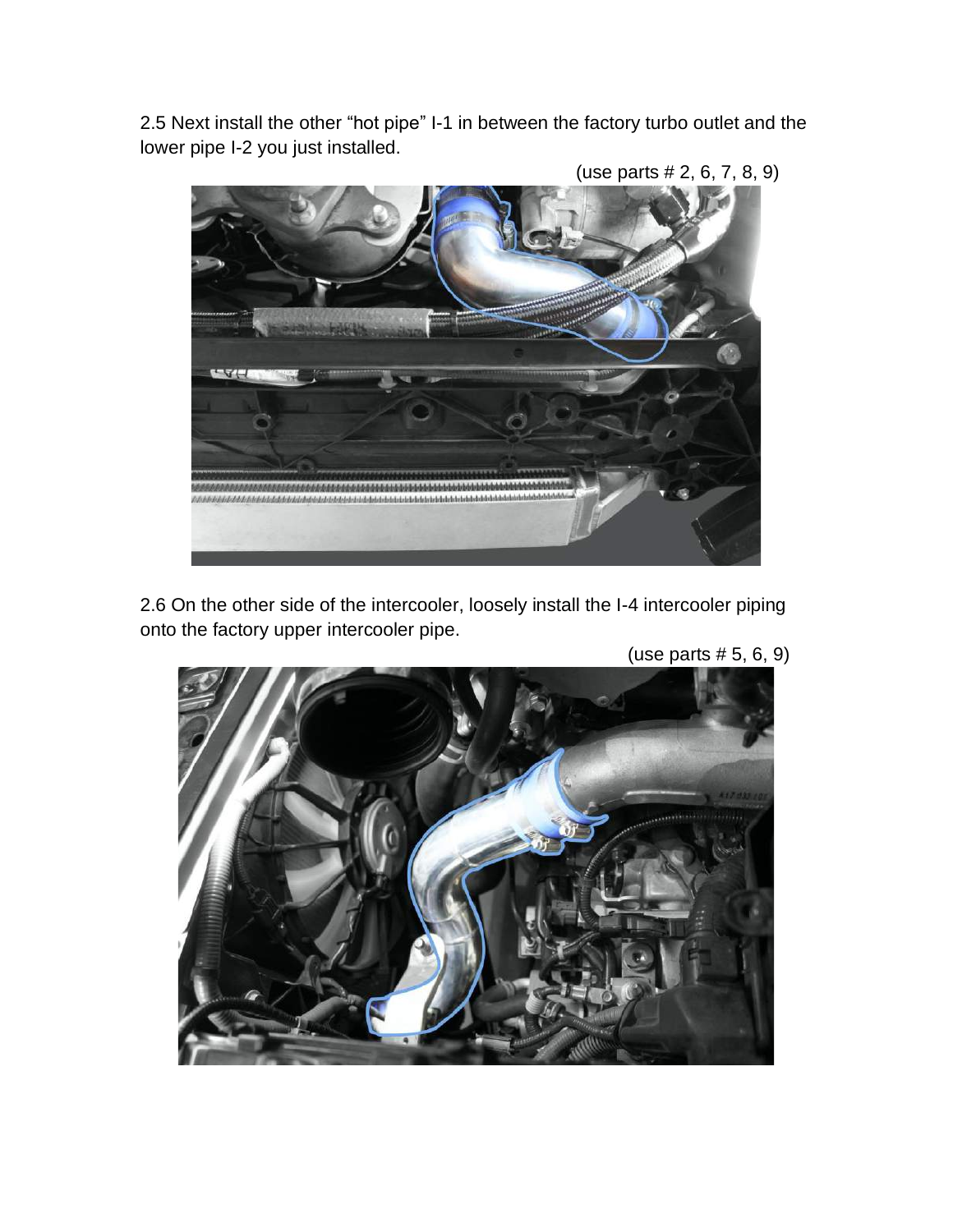2.7 Next, install intercooler pipe I-3 in between the Intercooler and intercooler pipe I-4, that you just installed.

(use parts # 4, 6, 9)



2.8 Align the all of the intercooler piping for proper clearance and tighten all hose clamps.

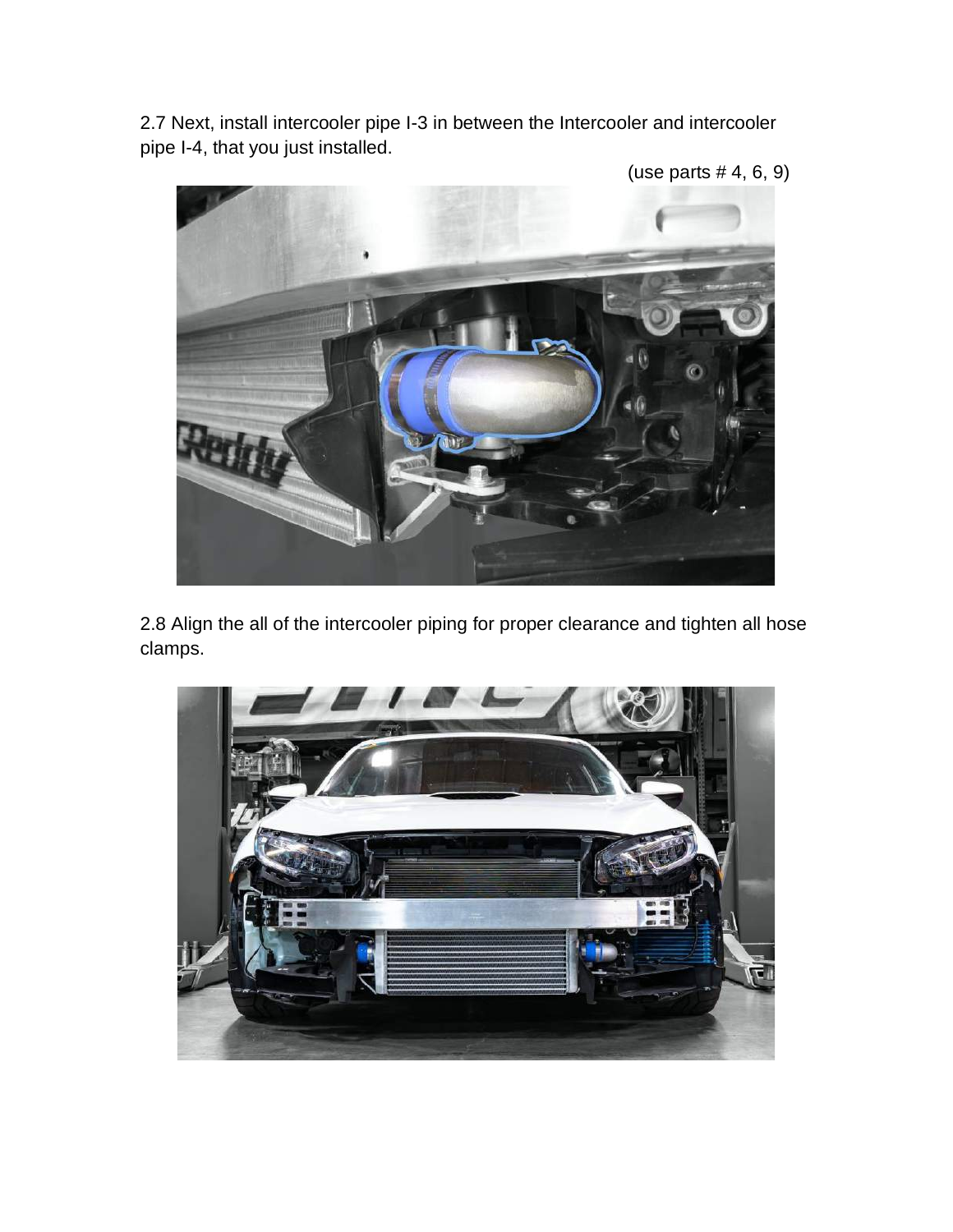2.9 Before reinstalling the bumper and lower under cover, some of the inner structure of the lower undercover will have to be trimmed as shown below. Be sure to cut a little at a time, until the lower panel just fits over the intercooler without interference.



- 3. Installation inspection
	- 3.1 Check and make sure all the fittings, bolts and nuts are tight.
	- 3.2 Reconnect the negative terminal of the battery.
	- 3.4 Start the engine and check for any leaks. Tighten any loose connections, if it signs of leaks appear.
- 4. Stock Parts reinstall

Reinstall the factory parts in the order they were removed by following factory procedures.

5.1 Reinstall the undercover, front bumper, suction pipe and air box.